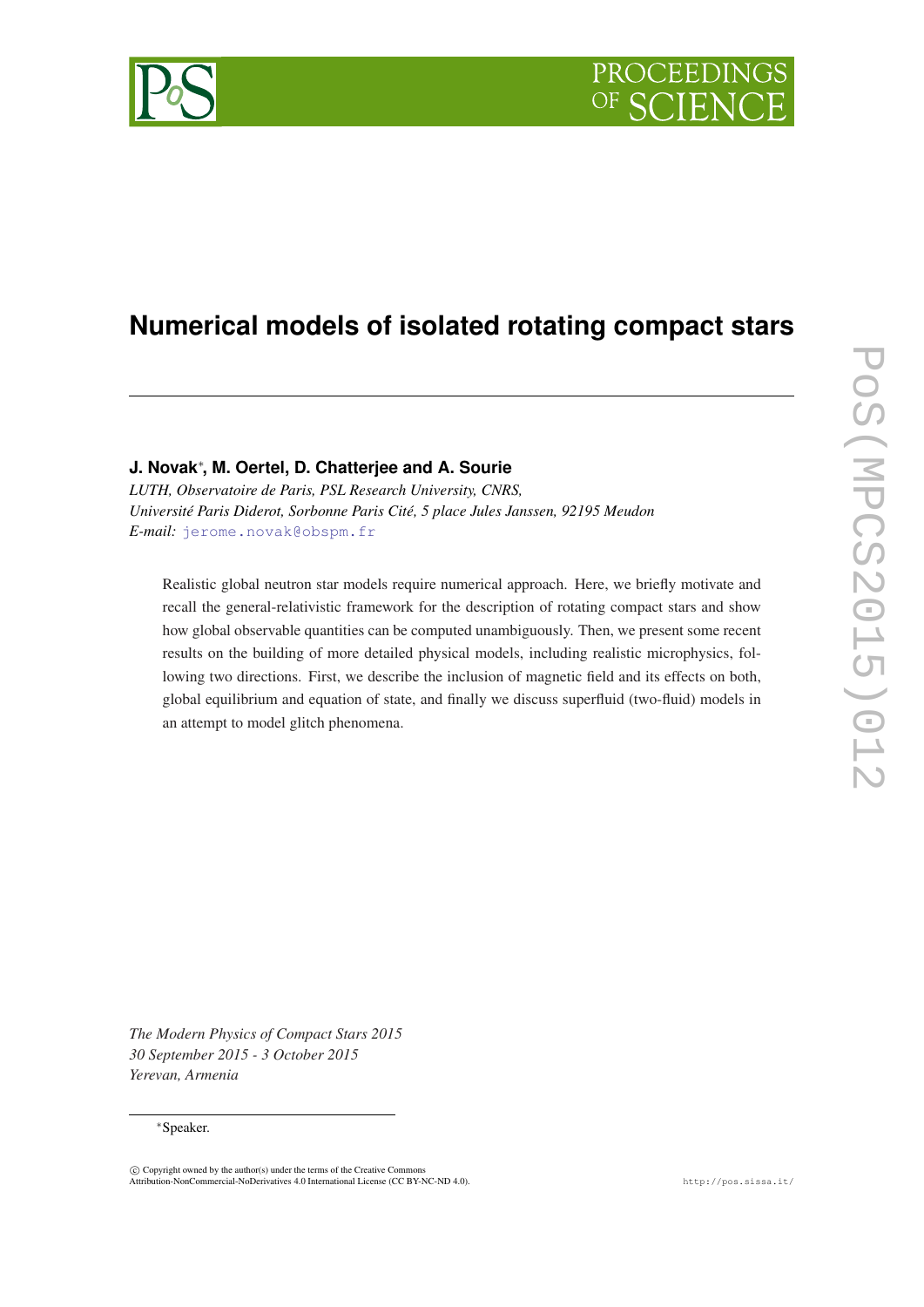#### <span id="page-1-0"></span>1. Introduction

The building of compact stars models requires inputs from many different fields of physics, with overall conditions that can hardly be tested on Earth. These include nuclear physics, with cold, highly asymmetric nuclear matter; general relativity, with stars possessing a very strong gravitational field (only a black hole can possess a stronger one); electromagnetism, with an intense magnetic field up to about  $10^{13}$  T; and special relativity, with rotation velocities approaching that of light for rapidly rotating stars. Thus, the combination of equations arising from these fields makes it often necessary to use numerical simulations for the setting of a global theoretical model.

First, in order to motivate the use of general relativity (GR), we here give a qualitative difference between neutron star models in Newtonian theory and general relativistic ones: the existence of a maximal mass. Indeed, if one solves for spherically symmetric configurations with increasing central density as a parameter in Newtonian theory of gravity, mass can increase to arbitrary large values. On the contrary, if one uses instead GR, there is a critical density for which the mass reaches a maximal value and above which it decreases. A measure of the influence of GR on a self-gravitating object of mass *M* and radius *R* is the so-called compactness ratio, defined as

$$
\mathscr{C} = GM/Rc^2,\tag{1.1}
$$

with *G* the gravitational constant and *c* the speed of light. The highest value is  $\mathcal{C} = 0.5$  for a black hole, while  $\mathscr{C} \simeq 0.2$  for compact stars, and  $\mathscr{C} \sim 10^{-6}$  for our Sun.

The simplest model in GR is obtained when assuming spherical symmetry, *i.e.* static equilibrium, together with the fact that matter is made of a cold perfect fluid, at β-equilibrium. The structure of such a compact star can be described by the well-known Tolman – Oppenheimer – Volkoff (TOV) system [\[1,](#page-10-0) [2\]](#page-11-0), coupled to an equation of state (EoS). The line elements, giving the GR metric reads:

$$
ds^{2} = -e^{2V(r)}c^{2}dt^{2} + \left(1 - \frac{2Gm(r)}{rc^{2}}\right)^{-1}dr^{2} + r^{2}\left(d\theta^{2} + \sin^{2}\theta\,d\varphi^{2}\right);
$$
 (1.2)

with  $m(r)$  and  $v(r)$  are the two gravitational potentials. Matter is described by the pressure  $p(r)$ and energy density  $\varepsilon(r)$  profiles. TOV equations are then a system of coupled ordinary differential equations in terms of the coordinate radius *r*:

$$
\begin{aligned}\n\frac{dm}{dr} &= 4\pi r^2 \frac{\varepsilon(r)}{c^2},\\
\frac{dv}{dr} &= \left(1 - \frac{2Gm(r)}{rc^2}\right)^{-1} \left(\frac{Gm(r)c^2}{r^2} + 4\pi Gp(r)\right),\\
\frac{dp}{dr} &= -\left[\varepsilon(r) + p(r)\right] \frac{d\mathbf{v}}{dr}.\n\end{aligned} \tag{1.3}
$$

Each model can be parameterized by a value of the central of pressure (or, equivalently, density) and varying this value, one gets a sequence of equilibrium configurations, which can be displayed as a curve in the mass-radius plane for a given EoS. Each EoS gives *a priori* a different mass-radius relation, see Fig. [1.](#page-2-0) This figure also shows the influence of rotation, by displaying mass-radius diagrams for rotating sequences at 700 Hz, which is about the fastest known pulsar.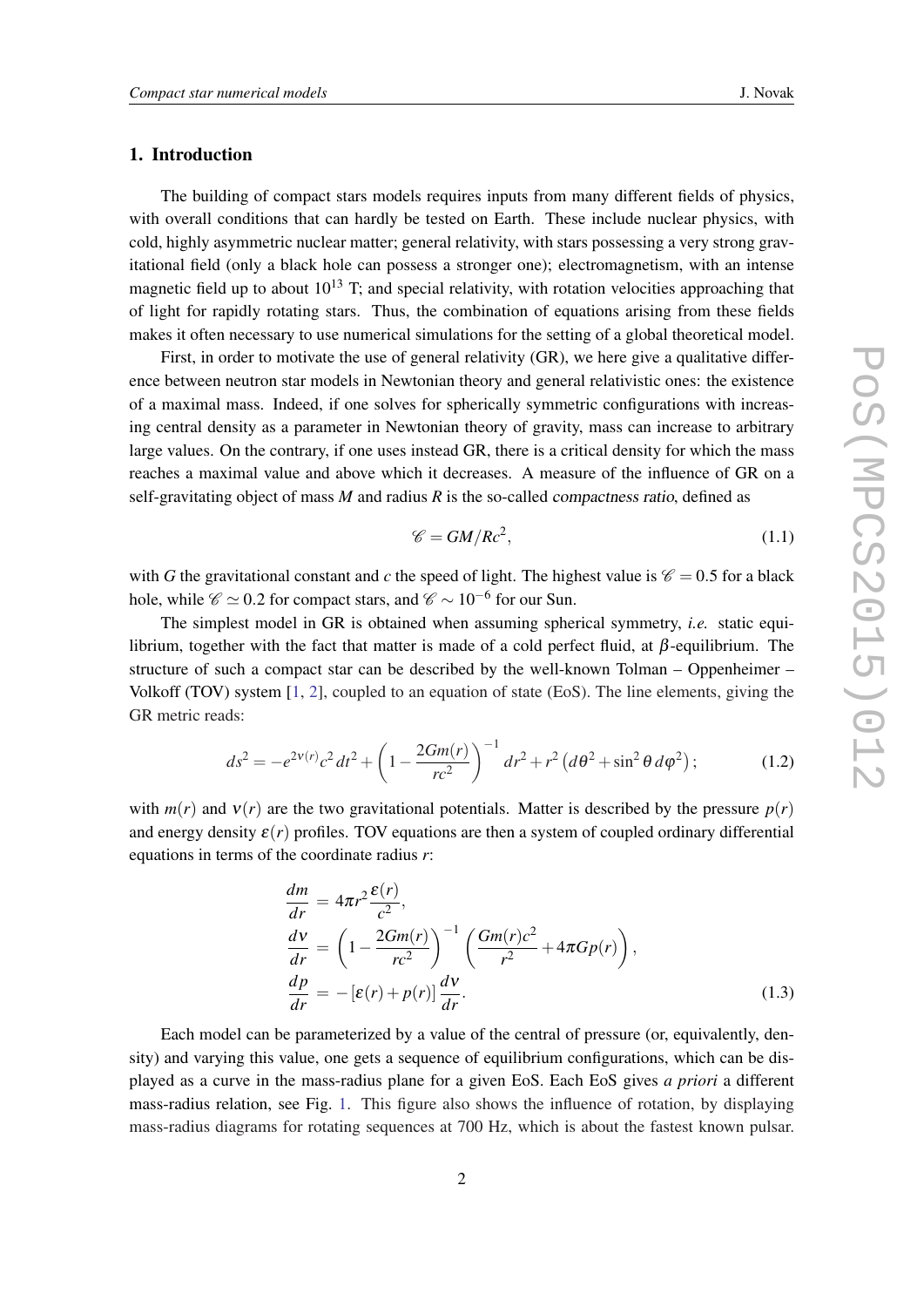<span id="page-2-0"></span>The difference between the radius measured at the pole or at the equator is noticeable, too, as it can reach up to 1 km for a 1.4  $M_{\odot}$  star. Therefore, one must be careful when defining radii for compact stars: if rotation is not taken into account, important errors can be made.



Figure 1: Mass radius relations for static and rotating compact stars, using the EoS SLy4 by Douchin  $\&$ Haensel [\[3](#page-11-0)]. For the rotating case, stars are rotating at 700 Hz, which is about the fastest rotating pulsar observed. In the rotating case, both curves for polar *R*<sup>pol</sup> and equatorial *R*<sup>eq</sup> radii are given.

The TOV system has been devised in the 30's, and is quite easy to solve numerically. It is a very interesting approach to test rapidly an EoS or some new idea in microphysics. However, rotating compact star models now have a long history, too and there exist several easy-to-use tools to compute such models. The first and oldest one is the perturbative approach by Hartle and Thorne (1968) [\[4\]](#page-11-0), called slow rotation approximation. The starting point is the solution of the TOV system upon which a rotating solution is given in powers of the angular velocity, supposed to be small. The first numerical model of rotating relativistic stars has been obtained by Bonazolla and Maschio (1971) [[5](#page-11-0)], using the so-called Lewis-Papapetrou coordinates. A year later, Wilson [[6](#page-11-0)] extended the model to the case of differentially rotating stars. Then, Friedmann *et al.* (1986) [[7](#page-11-0)] and Lattimer *et al.* (1990) [[8](#page-11-0)] incorporated realistic EoSs for rapidly rotating neutron star models. Bocquet *et al.* (1995) [\[9](#page-11-0)] were the first to include magnetic field, thus solving coupled Einstein-Maxwell equations. Furthermore, there now exist several numerical codes solving the rotating relativistic star structure, some of them being publicly available: the KEH solver by Komatsu *et al.* (1989) [\[10](#page-11-0)], rostar from the LORENE library, based on the approach by Bonazzola *et al.* (1993) [\[11\]](#page-11-0), the widely used rns code by Stergioulas and Friedmann (1995) [[12\]](#page-11-0). These three numerical approaches have been compared by Nozawa *et al.* (1998) [[13\]](#page-11-0), showing excellent agreement. More recently, new codes have emerged, in particular, the very accurate one by Ansorg *et al.* (2002) [[14\]](#page-11-0), able to describe strongly deformed stars and XNS, handling magnetic field too, by Pili *et al.* (2014) [\[15\]](#page-11-0). Here, we shall give some details about rotating relativistic star models in Sec. [2](#page-3-0), before showing two lines of improvement of the models: the inclusion of magnetic field, with Einstein-Maxwell equations and a magnetic field dependent EoS in Sec. [3;](#page-4-0) and the two-fluid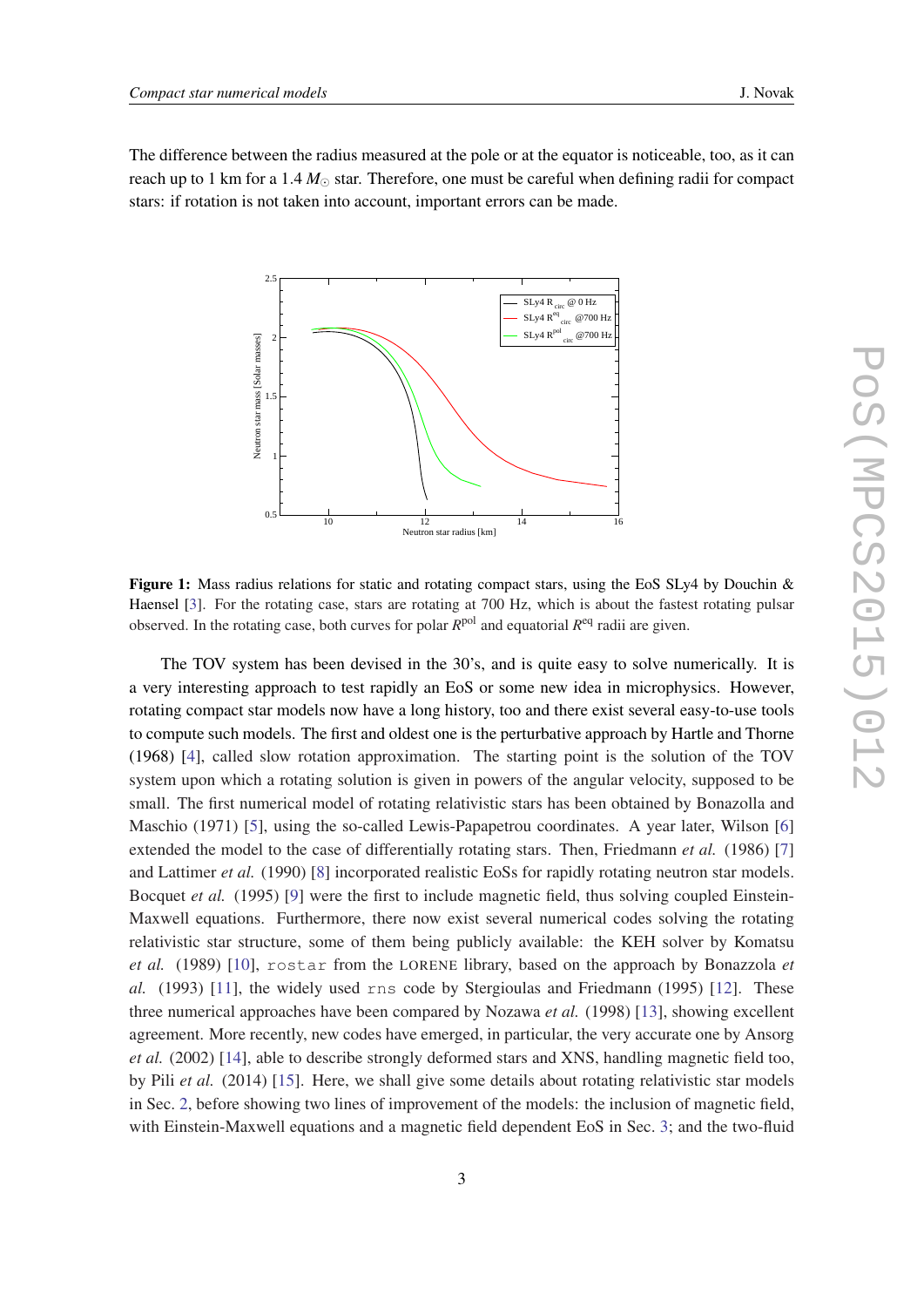<span id="page-3-0"></span>approach, to describe superfluid phenomena such as pulsar glitches in Sec. [4.](#page-7-0)

#### 2. Stationary and axisymmetric approach

As we plan to describe rotating stars in GR, spacetime is assumed to possess some symmetries, which are described in GR by the existence of Killing vector fields. Thus, we suppose that there exist two Killing vector fields: a timelike one to account for stationarity, and a spacelike one, with closed orbits, for axisymmetry. Under such conditions, it is possible to choose adapted coordinates, such that the metric depends only on two coordinates  $(r, \theta)$  and takes the form (quasi-isotropic gauge) (see *e.g.* [[11\]](#page-11-0)):

$$
ds^{2} = -N^{2}dt^{2} + A^{2} (dr^{2} + r^{2}d\theta^{2}) + B^{2}r^{2}\sin^{2}\theta (d\varphi - \omega dt)^{2},
$$
 (2.1)

with the additional requirement of *circularity* for the matter, which implies the absence of meridional currents and no mixed toroidal/poloidal magnetic field. Note that this gauge is quite different from the one used for the TOV system [\(1.3\)](#page-1-0) in spherical symmetry.

In this gauge, the Einstein equation for a star rigidly rotating at the frequency  $\Omega$  turn into a system of four coupled non-linear elliptic partial differential equations [[11\]](#page-11-0):

$$
\Delta_3 v = 4\pi A^2 (E + 3p + (E + p)U^2) + \frac{B^2 r^2 \sin^2 \theta}{2N^2} (\partial \omega)^2 - \partial v \partial (v + \beta)
$$
 (2.2)

$$
\tilde{\Delta}_3(\omega r \sin \theta) = -16\pi \frac{NA^2}{B}(E+p)U - r \sin \theta \, \partial \omega \, \partial (3\beta - v) \tag{2.3}
$$

$$
\Delta_2 \left[ (NB-1) \, r \sin \theta \right] \, = \, 16 \pi N A^2 B \, pr \sin \theta \tag{2.4}
$$

$$
\Delta_2(\nu + \alpha) = 8\pi A^2 [p + (E + p)U^2] + \frac{3B^2 r^2 \sin^2 \theta}{4N^2} (\partial \omega)^2 - (\partial \nu)^2 \tag{2.5}
$$

with the following notations  $v := \ln N \cdot \alpha := \ln A \cdot \beta := \ln B$  and

$$
\Delta_2 := \frac{\partial^2}{\partial r^2} + \frac{1}{r} \frac{\partial}{\partial r} + \frac{1}{r^2} \frac{\partial^2}{\partial \theta^2}
$$
 (2.6)

$$
\Delta_3 := \frac{\partial^2}{\partial r^2} + \frac{2}{r} \frac{\partial}{\partial r} + \frac{1}{r^2} \frac{\partial^2}{\partial \theta^2} + \frac{1}{r^2 \tan \theta} \frac{\partial}{\partial \theta} \tag{2.7}
$$

$$
\tilde{\Delta}_3 := \Delta_3 - \frac{1}{r^2 \sin^2 \theta} \tag{2.8}
$$

$$
\partial a \partial b := \frac{\partial a}{\partial r} \frac{\partial b}{\partial r} + \frac{1}{r^2} \frac{\partial a}{\partial \theta} \frac{\partial b}{\partial \theta}.
$$
 (2.9)

In Eqs. (2.2)-(2.5), *U* and *E* are respectively the fluid 3-velocity and energy density, both as measured by the locally non-rotating observer:  $U = Br \sin \theta (\Omega - \omega)/N$ ,  $E = \Gamma^2(\varepsilon + p) - p$  is the velocity in the  $\varphi$ -direction,  $\Gamma = (1 - U^2)^{-1/2}$  the Lorentz factor. Note that sources of Eqs. (2.2)-(2.5) contain non-linear metric terms of non-compact support. So, contrary to spherical symmetry there is no matching to any known vacuum solution at the surface of the star (no Birkhoff theorem), and boundary conditions for the metric system can only be imposed at  $r \to \infty$ .

The matter source terms come from the model of perfect fluid for the energy-momentum tensor:

$$
T^{\mu\nu} = (\varepsilon + p) u^{\mu} u^{\nu} + p g^{\mu\nu}, \qquad (2.10)
$$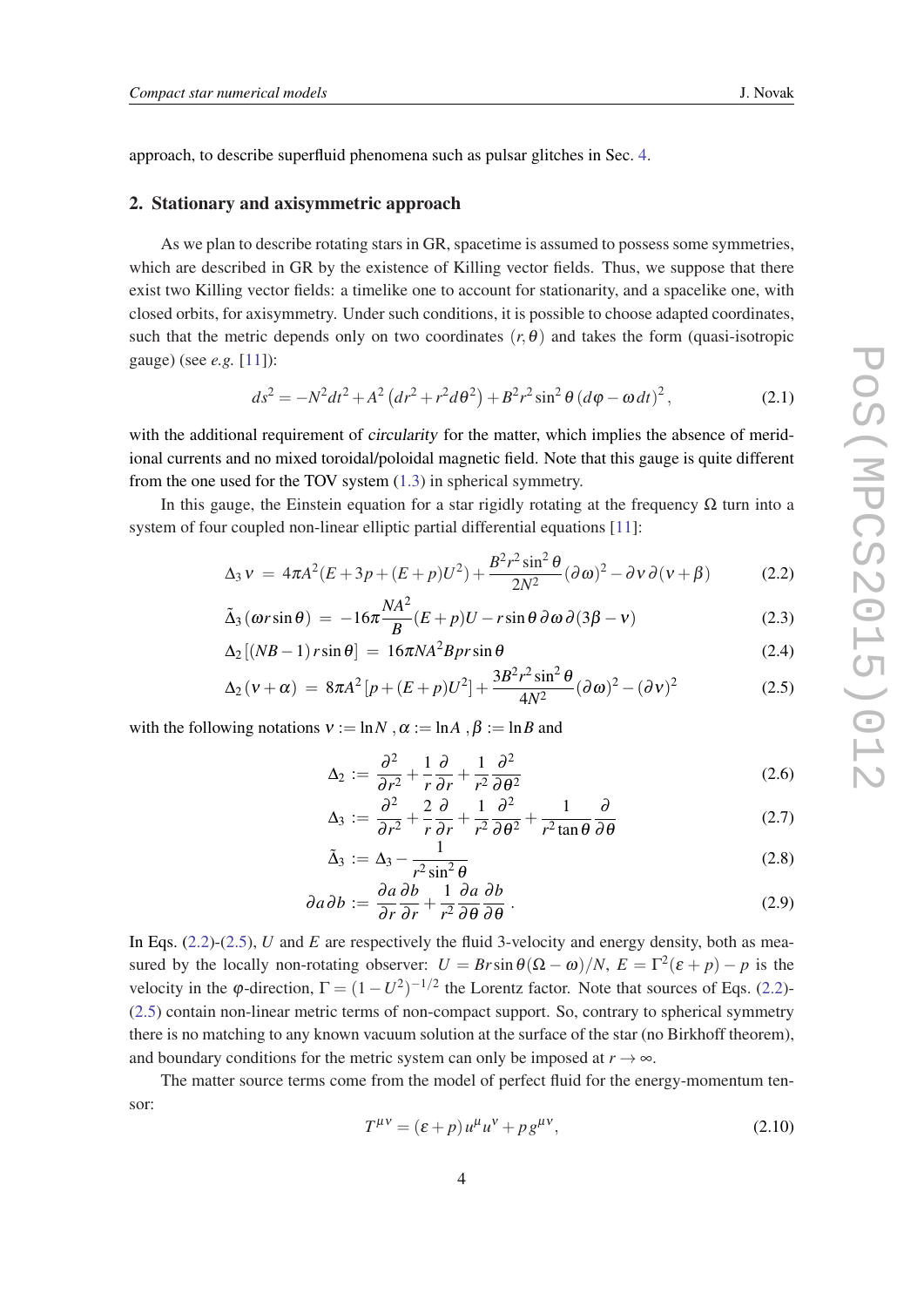<span id="page-4-0"></span>where  $u^{\mu}$  is the fluid 4-velocity, p its pressure and  $\varepsilon$  its total energy density. This simple matter model can be extended in the following directions:

- superfluidity can be taken into account, under the two-fluid approach as shown in Sec. [4](#page-7-0),
- $\bullet$  electromagnetic field in a perfect conductor with magnetization, see Sec. 3, or in a superconductor (Bonazzola and Gourgoulhon 1996 [[16\]](#page-11-0)),
- a fluid crust with EoS-based model (as *e.g.* SLy4 by Douchin and Haensel 2001 [[3](#page-11-0)]),
- an elastic crust, with a solid-type model (Carter and Quintana 1972 [[17\]](#page-11-0), Beig and Schmidt 2003 [[18\]](#page-11-0), Gundlach *et al.* 2012 [\[19](#page-11-0)], ...).

The equilibrium of this perfect fluid can be described in the stationary, axisymmetric and circular case, by the conservation of the energy-momentum tensor, which turns into a simple first integral of motion [\[11](#page-11-0)]:

$$
H + v - \ln \Gamma = \text{const},\tag{2.11}
$$

with the log-enthalpy

$$
H = \ln\left(\frac{\varepsilon + p}{n_{B}c^2}\right) \tag{2.12}
$$

and  $n<sub>B</sub>$  the baryon density. As in the TOV case, the system is closed by the description of microscopic properties of the fluid through the EoS  $p(H), \varepsilon(H)$ .

In order to extract from the numerical results observationally relevant information, it is necessary in GR to define gauge independent quantities. The gravitational mass is the mass felt by a particle orbiting around the star; in our case it can be equivalently computed either as the Komar mass (from stationarity property), or as the ADM mass (asymptotic flatness of spacetime). The baryon mass is just the total number of baryons in the star, multiplied by the baryon mean mass. The circumferential radius is computed integrating the line element *ds* defined by Eq. [\(2.1\)](#page-3-0) over a star circumference at the equator or passing through the poles. In our case of axisymmetry, it is possible to define a total angular momentum, and to compute it from the asymptotic behavior of the metric potential ω. Formulas and more details can be found *e.g.* in Bonazzola *et al.* (1993) [\[11](#page-11-0)].

#### 3. Magnetic field

Compact stars are known to possess strong magnetic field from pulsar observations. Indeed, their magnetic field can be estimated by the accelerated dipole model to be in the range  $10^4 \rightarrow 10^8$  T for most of pulsars <sup>1</sup>. However, it is known that very highly magnetized neutron stars exist, which are called magnetars (Duncan and Thompson 1992 [\[20\]](#page-11-0)). They are observed as anomalous X-ray pulsars (AXP) or soft gamma-ray repeaters (SGR), they show a low rotation period  $P \sim 1$ –10 s and high deceleration  $\dot{P}$ . With the magnetar model, their dipolar magnetic field is estimated at the surface up to  $10^{10}$ – $10^{11}$  T. Such a magnetic field should have an influence on the global structure of the compact star.

 $11 T = 10^4 G$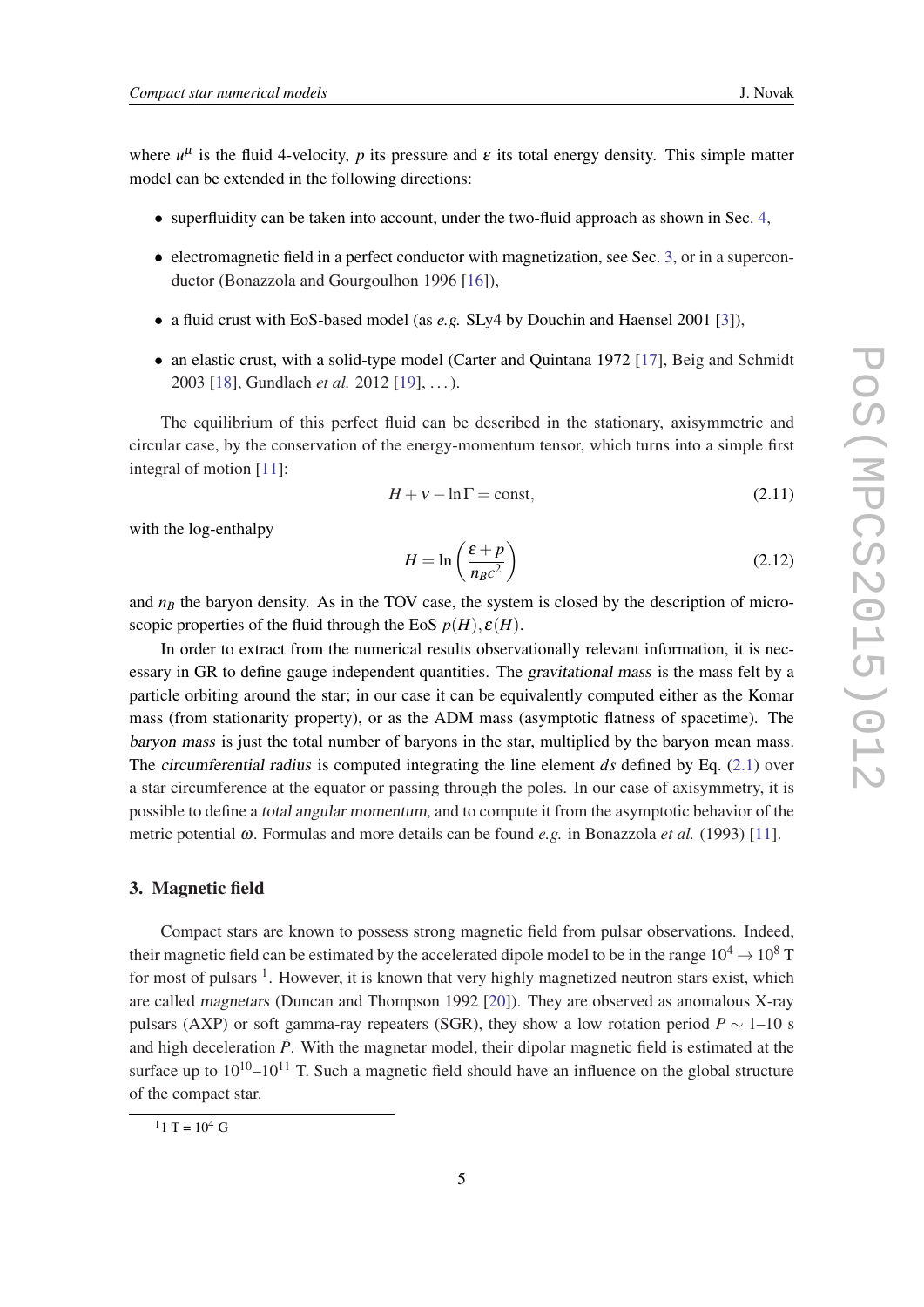This question has been addressed mainly in two ways: either focusing on microphysics or on global structure. The first approach consists in looking at the effect of magnetic field on the EoS and uses rather simple global model, with the TOV system, assuming spherical symmetry, which is not compatible with the fact that there are no magnetic monopoles. However, using additional assumptions on the structure of the energy-momentum tensor (*e.g.* the existence of parallel and perpendicular pressures) several authors have studied magnetic-field dependent EoSs [[21,](#page-12-0) [22](#page-12-0), [23](#page-12-0), [24](#page-12-0)]. On the other hand, global models have been computed in axisymmetry, including Lorentz force and consistent magnetic pressure [\[9,](#page-11-0) [25](#page-12-0), [26,](#page-12-0) [27](#page-12-0), [28\]](#page-12-0). In these studies, very simple EoSs have been used, mostly polytropic, which did not take into account the magnetic field. Hereafter, we shall present a numerical model that combines both approaches (see also Chatterjee *et al.* 2015 [[29](#page-12-0)]).

The starting point is a microscopic Lagrangian where the density functions of fermions  $\psi$  are coupled to an electromagnetic field  $F_{\mu\nu}$ :

$$
\mathcal{L} = -\bar{\psi}(x)(D_{\mu}\gamma^{\mu} + m)\psi(x) - \frac{1}{4\mu_0}F_{\mu\nu}F^{\mu\nu}.
$$
\n(3.1)

From this one gets the microscopic energy-momentum tensor:

$$
T^{\mu\nu} = -\frac{1}{\mu_0} F^{\mu\alpha} F^{\nu}_{\alpha} + \frac{1}{2} \bar{\Psi} (\gamma^{\mu} D^{\nu} + \gamma^{\nu} D^{\mu}) \Psi + g^{\mu\nu} \mathscr{L}, \tag{3.2}
$$

which, after a thermal average, gives the macroscopic energy-momentum tensor, which is used in the global model:

$$
\langle T^{\mu\nu}\rangle = (\varepsilon + p) u^{\mu} u^{\nu} + p g^{\mu\nu} + \frac{1}{2} \left( F^{\nu}_{\tau} M^{\tau\mu} + F^{\mu}_{\tau} M^{\tau\nu} \right) - \frac{1}{\mu_0} \left( F^{\mu\alpha} F^{\nu}_{\alpha} + \frac{g^{\mu\nu}}{4} F_{\alpha\beta} F^{\alpha\beta} \right) , \quad (3.3)
$$

with  $M_{\mu\nu}$  the magnetization tensor in presence of  $b^{\mu}$ , the magnetic field in the fluid rest frame:

$$
M_{\mu\nu} = \frac{x}{\mu_0} \varepsilon_{\alpha\beta\mu\nu} u^{\beta} b^{\alpha}.
$$
 (3.4)

The model, which details are presented in Chatterjee *et al.* [\[29](#page-12-0)] is thus quite similar to that presented in Bocquet *et al.* [[9](#page-11-0)], but with the equations containing new terms depending on the magnetization *x* defined in Eq. (3.4). In particular, the model solves coupled Einstein-Maxwell equations with all fields depending only on  $(r, \theta)$  coordinates, as in Sec. [2](#page-3-0). Moreover, only poloidal magnetic field is considered, and the magnetic moment is aligned with the rotation axis. Free currents *j* σ *free* decoupled from inert mass movement are sources of Maxwell equations, with additional terms from magnetization *x*:

$$
\nabla_{\mu} F^{\sigma \mu} = \frac{1}{1 - x} (\mu_0 j_{free}^{\sigma} + F^{\sigma \mu} \nabla_{\mu} x). \tag{3.5}
$$

The microphysics calculations take into account the magnetic field in the fluid rest frame *b* and, within our model the EoS provides pressure  $p(H, b)$ , energy density  $\varepsilon(H, b)$  and magnetization  $x(H, b)$  as functions of both enthalpy and magnetic field.

From the expression of the energy-momentum tensor  $(3.3)$ , the equilibrium equation for matter [\(2.11](#page-4-0)) in presence of electromagnetic field reads:

$$
\nabla_{\mu}T^{\mu\nu} = \nabla_{\mu}T_f^{\mu\nu} - F^{\nu\mu}j_{\mu}^{free} - \frac{x}{2\mu_0}F_{\sigma\tau}\nabla^{\nu}F^{\sigma\tau},\tag{3.6}
$$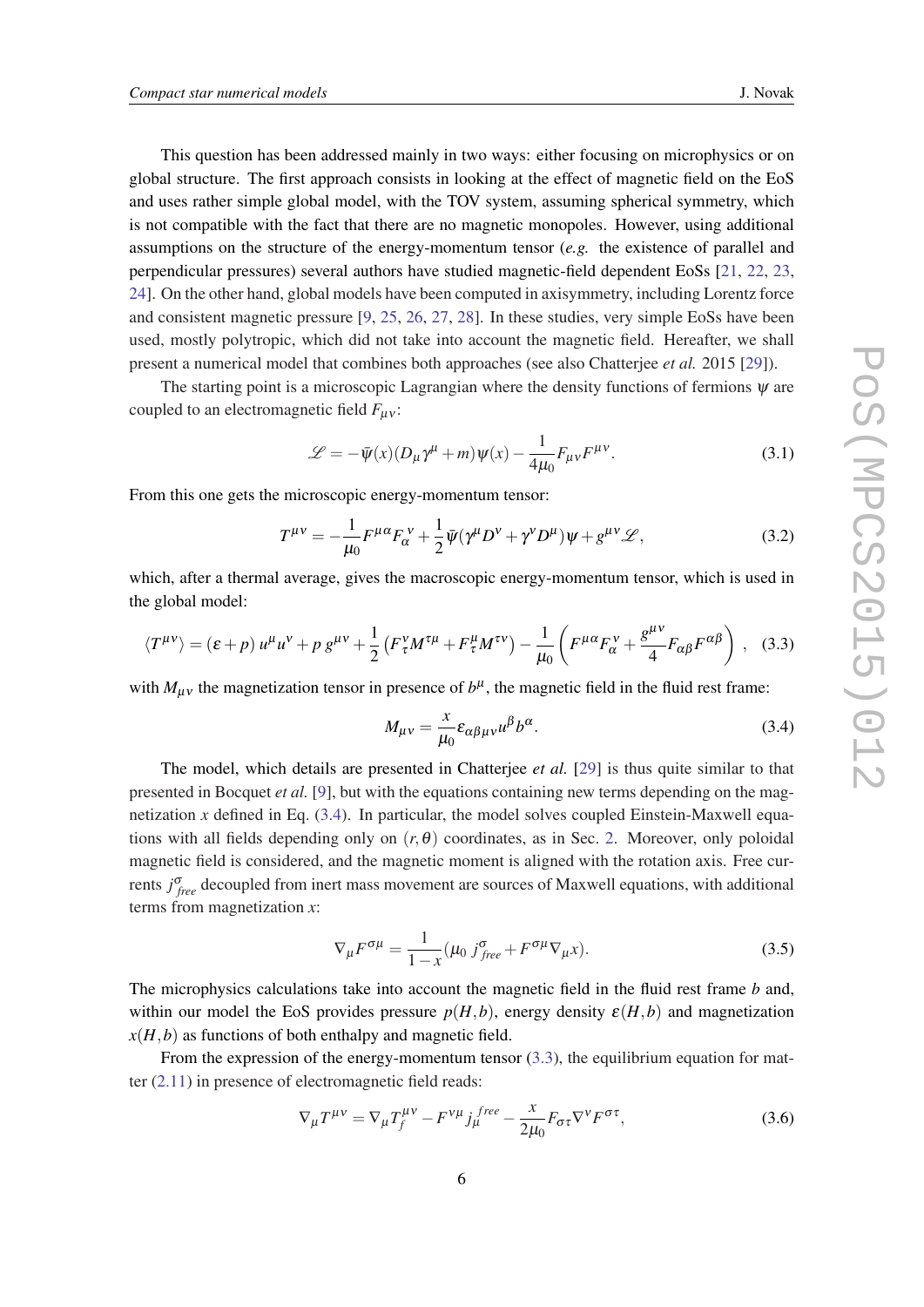where  $T_f^{\alpha\beta}$  $f_f^{\mu\nu}$  is the part of the energy-momentum tensor associated with a perfect fluid ([2.10](#page-3-0)). This expression can be made more explicit:

$$
(\varepsilon + p) \left( \frac{1}{\varepsilon + p} \frac{\partial p}{\partial x^i} + \frac{\partial v}{\partial x^i} - \frac{\partial \ln \Gamma}{\partial x^i} \right) - F_{ip} j_{free}^{\rho} - \frac{x}{\mu_0} b \frac{\partial b}{\partial x^i} = 0.
$$
 (3.7)

However, as shown by Chatterjee *et al.* (2015) [\[29](#page-12-0)], the last term containing the magnetization *x* cancels when one writes that pressure *p* depends on the magnetic field *b*, too. Thus the term

$$
\frac{\partial p}{\partial x^i} = \frac{\partial p}{\partial H} \frac{\partial H}{\partial x^i} + \frac{\partial p}{\partial b} \frac{\partial b}{\partial x^i},
$$
(3.8)

the first term giving the usual gradient of enthalpy and the second canceling out with the last term in Eq. (3.7). It means that equilibrium depends only on enthalpy gradient, together with gravitational, centrifugal and Lorentz forces, as for the case without magnetization (Cf. *e.g.* Bocquet *et al.* 1995 [[9](#page-11-0)]). In particular, this means that there should be no assumption about the existence of parallel or perpendicular pressure.



Figure 2: Magnetic field for a non-rotating star. The gravitational mass is 2.2  $M_{\odot}$  and the magnetic field at the pole  $8.2 \times 10^{13}$  T. Thick line indicates the star's surface.

As an application, we have implemented the EoS for quark matter in MCFL phase by Noronha and Shovkovy (2008) [\[30](#page-12-0)], which consists in massless three-flavor MIT bag model (with a bag constant of 60  $\text{MeV}/\text{fm}^3$ ), together with a NJL-type pairing interaction. As expected, we observe de Haas van Alphen oscillations, but the maximal magnetization  $x \lesssim 10^{-3}$ , which means that the overall effect on compact star structure should be small.

As an illustration, Fig. 2 shows the magnetic field resulting from our simulation for a nonrotating star, with a magnetic field-dependent EoS and magnetization taken into account. The deformation is due to the Lorentz force, which "pinches" the star along the magnetic axes. This figure shows the limits of our code, too, as it cannot give accurate results when the star becomes too strongly distorted in a torus-like shape (see also Cardall *et al.* 2001 [[25\]](#page-12-0)). This occurs when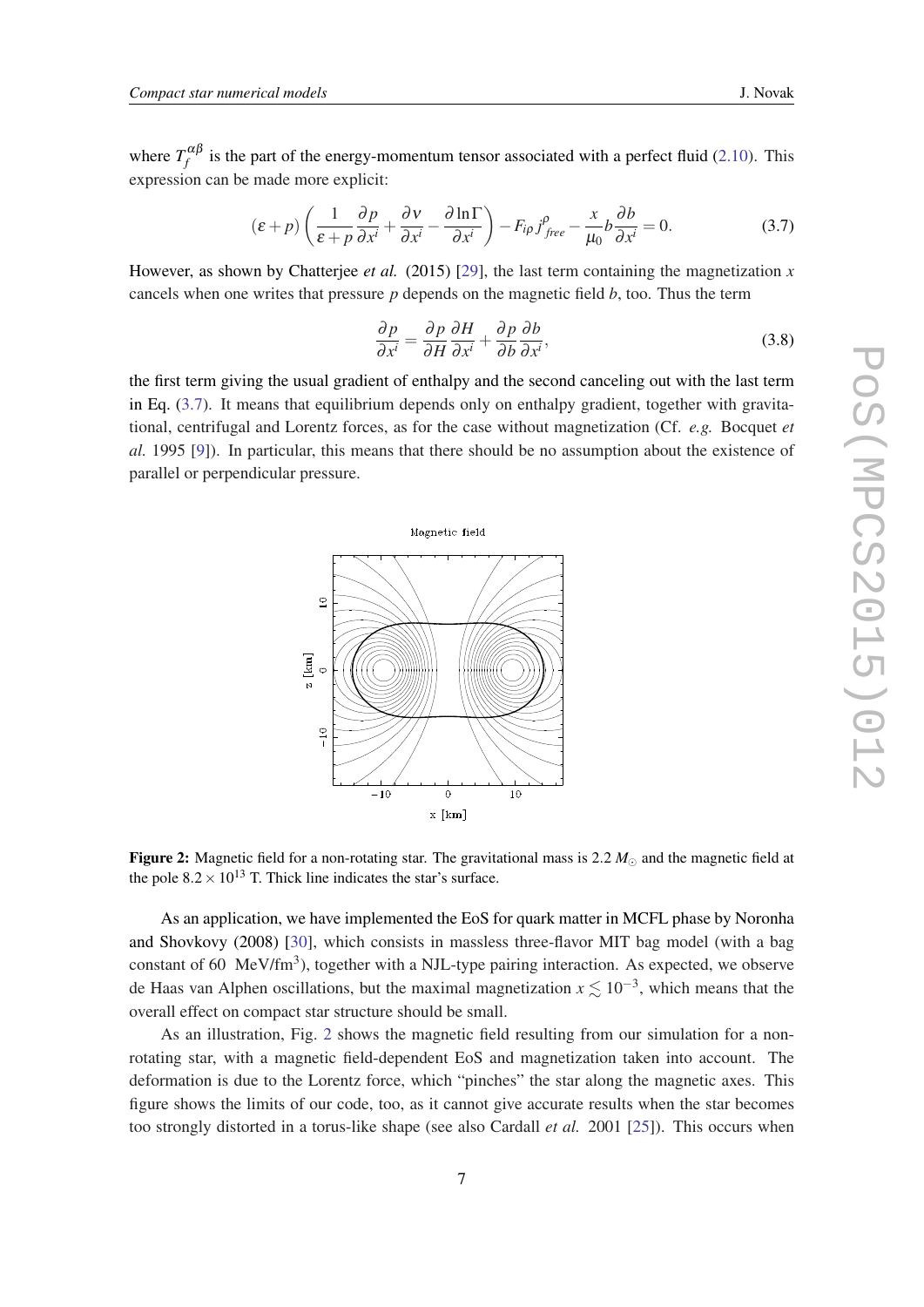<span id="page-7-0"></span>

Figure 3: Relative influence on the maximal mass, as a function of magnetic moment of the star.

the magnetic pressure at the center becomes equivalent to the fluid one. Fig. 3 shows the relative difference in the computation of the maximal mass of a non-rotating compact star as a function of the magnetic moment, when taking into account the magnetization, the magnetic field-dependent EoS or none of them. From this figure, one can say that the influence of magnetization (if  $x \neq 0$ ), or of the magnetic field in the EoS are very small (less than  $10^{-3}$ ), within the case we have considered. This may be due to the very specific EoS we have chosen and, perhaps, some hadronic-type EoS would give higher numbers. However, it is to be noted that the very high magnetic moments used here are much higher than the strongest observed magnetars.

#### 4. Two-fluid models

In this section, we do not consider magnetic field, but superfluid properties of neutron stars. The observations of pulsar glitches, or sudden spin-up, with long relaxation time-scales have given evidence for the existence of a superfluid component in neutron stars [[31\]](#page-12-0). As a consequence, there should be several dynamically distinct components inside neutron stars. We here consider two fluids: the first one is composed of all charged particles, locked together *via* electromagnetic interactions on very short timescales. This fluid shall be generically called "protons", with an angular velocity  $\Omega_p = \Omega$  the pulsar observed frequency. The second fluid is composed of superfluid neutrons with a slightly higher angular velocity  $\Omega_n \geq \Omega_n$ .

The evolution of  $\Omega_n$  and  $\Omega_p$  are sketched in Fig. [4](#page-8-0): with the loss of energy due to pulsar emission,  $\Omega_p$  decreases, while  $\Omega_n$  remains almost constant. At a critical lag between both velocities, the two components lock together, neutrons giving part of their angular momentum to protons, which are spun up (the glitch). After some time, the proton fluid relaxes and start slowing down again. There are two sorts of coupling between both fluids occurring in this scenario: a non-dissipative one, called entrainment, linked with strong interaction between nucleons, and a dissipative one, called mutual friction, linked with pinning and unpinning of superfluid vortices to/from the neutron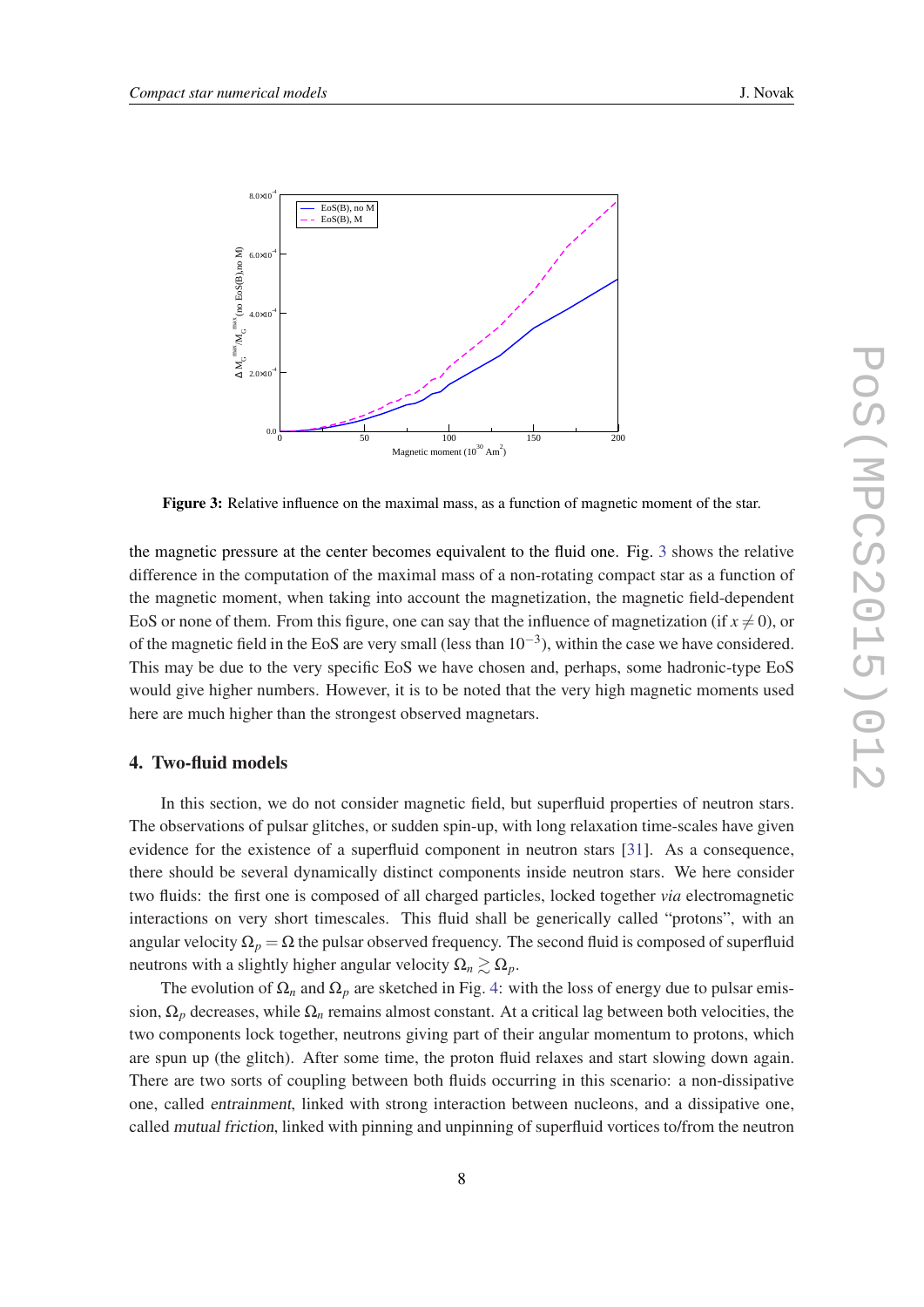<span id="page-8-0"></span>

Figure 4: Schematic evolution of the two-fluid angular velocities during glitch phenomena.

star crust. Here, we show preliminary results from the numerical computations of equilibrium configurations of rotating superfluid neutron stars, considering two-fluid EoSs based on microphysics. We apply then these configurations to a simple numerical model for pulsar glitches.

To start with, we defined the energy-momentum tensor in the two-fluid case:

$$
T_{\alpha\beta} = n_{n\alpha} p_{\beta}^n + n_{p\alpha} p_{\beta}^p + \Psi g_{\alpha\beta}, \qquad (4.1)
$$

where  $\Psi$  is the generalized pressure,  $n_n^{\alpha}$  and  $n_p^{\alpha}$  being respectively the 4-currents of neutrons and protons,  $p_\alpha^n$  and  $p_\alpha^p$ , the corresponding conjugate 4-momenta. Indeed, without entrainment 4momenta are proportional to 4-velocities and therefore, to 4-currents, too. However, here we have (see *e.g.* Prix *et al.* 2005 [\[32\]](#page-12-0)) that momenta are linear combinations of currents, using the entrainment matrix  $\mathcal{K}^{XY}$ :

$$
p_{\mu}^{n} = \mathcal{K}^{nn} n_{n\mu} + \mathcal{K}^{np} n_{p\mu},
$$
  
\n
$$
p_{\mu}^{p} = \mathcal{K}^{pn} n_{n\mu} + \mathcal{K}^{pp} n_{p\mu}.
$$
\n(4.2)

Numerical models with two fluids in rotating compact stars in GR were developed by Prix *et al.* (2005) [[32\]](#page-12-0), using a similar approach to that of Sec. [2](#page-3-0), but with a non-realistic EoS.

We have developed a new EoS based on microphysics. In the case of two fluids and entrainment the EoS is giving *e.g.* energy density  $\mathscr E$  as a function of neutron and proton densities  $(n_n, n_p)$ and the relative speed between both fluids ∆. Equivalently, using the first law of thermodynamics

$$
d\mathscr{E} = \mu^n dn_n + \mu^p dn_p + \alpha d\Delta^2
$$
 (4.3)

the EoS can provide generalized pressure as a function of both chemical potentials and the relative speed:

$$
\Psi(\mu^n, \mu^p, \Delta^2). \tag{4.4}
$$

The underlying microscopic model is based of relativistic mean field theory, where nucleon-nucleon interactions are modeled by the exchange of effective mesons  $\sigma, \omega, \rho$  and  $\delta$ . We have built two such EoSs: DDH (without the  $\delta$  meson) and DDH $\delta$  (with  $\delta$  meson). Both were adapted to a two-fluid system coupled by entrainment following previous approaches by Comer and Joynt (2003) [[33\]](#page-12-0), or Gusakov *et al.* (2009) [\[34](#page-12-0)].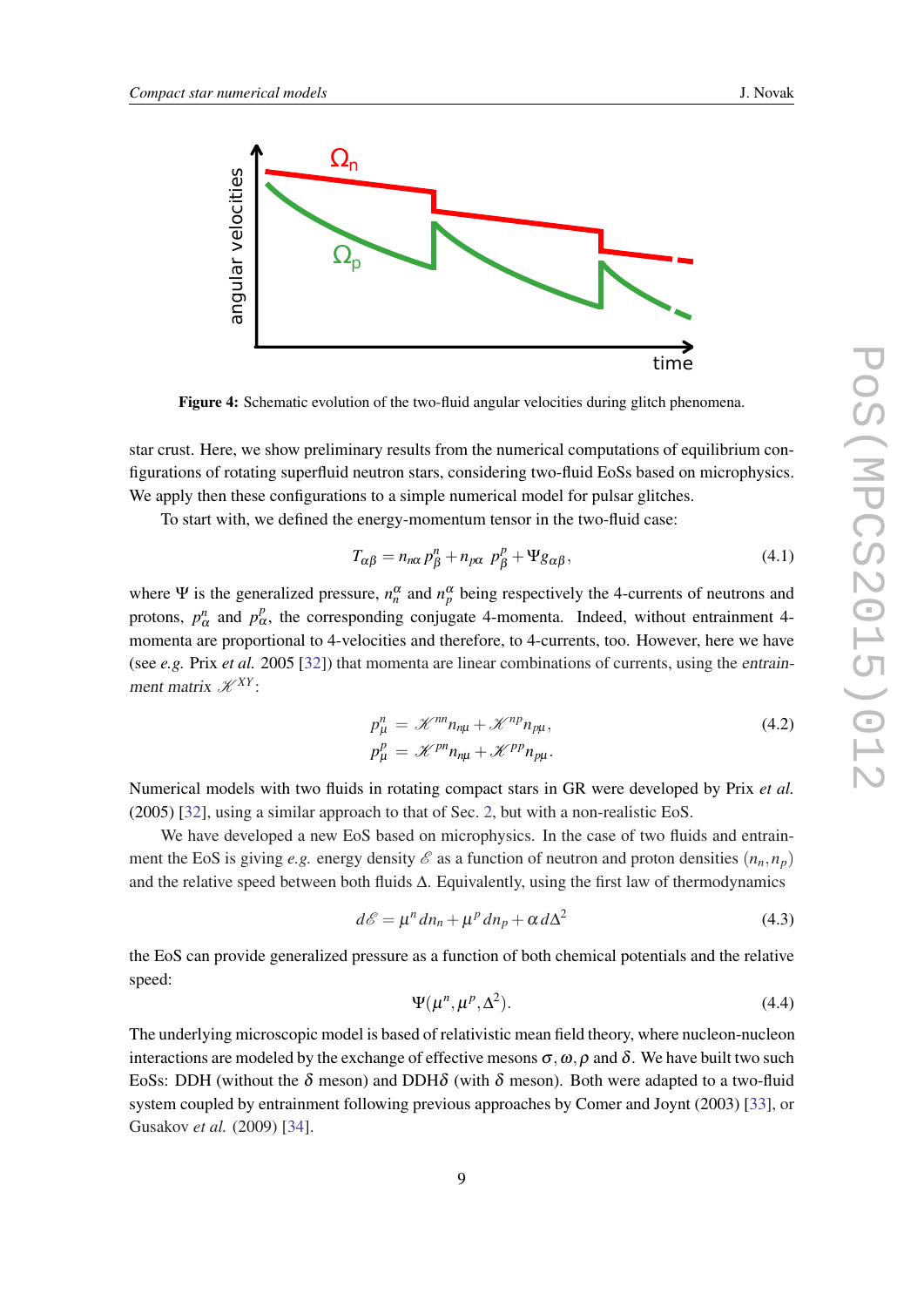In the two-fluid model, glitches start when the difference in angular velocities is greater than some threshold  $\Delta\Omega = \Omega_n - \Omega_p \gtrsim \Delta\Omega_c$ . There are very few observational constraints concerning the rising of the frequency (see Fig. [4\)](#page-8-0). In particular, the rising time  $\tau_r$  has been constrained to  $\tau_r \lesssim 40$  s – 2 min for the Vela pulsar [[35\]](#page-12-0), and about a few hours for the Crab pulsar [[36\]](#page-12-0). On the other hand, the hydrodynamic time scale, which is the typical time scale for the equilibrium equation  $(2.11)$  $(2.11)$ , is of the order of 0.1 ms [\[37](#page-12-0)]. As this is much shorter than  $\tau_r$ , we can model the glitch rise by a series of equilibrium configurations taken from the numerical library LORENE (see Prix *et al.* 2005 [\[32\]](#page-12-0)), which has been updated in order to be able to use the realistic EoSs described here above. As these EoSs cannot be computed within the rotating star equilibrium code, they are saved as tables, which are then read and interpolated by the code. The series of equilibrium models are taken at constant total baryon number and angular momentum (*i.e.* we neglect during the rise time the energy loss by pulsar emission).

Following the study in Newtonian framework by Sidery *et al.* (2010) [[38](#page-12-0)], the evolution equations for both angular velocities as functions of time  $\Omega_n(t)$  and  $\Omega_n(t)$  are given by the evolution of each specie's angular momentum  $(J_n, J_p)$ :

$$
\begin{cases}\n\dot{J}_n = +\Gamma_{\text{int}}, \\
\dot{J}_p = -\Gamma_{\text{int}}.\n\end{cases}
$$
\n(4.5)

Here, Γ<sub>int</sub> is the mutual friction moment (see also Langlois *et al.* 1998 [[39\]](#page-12-0) and Sidery *et al.* 2010 [[38](#page-12-0)] for details):

$$
\Gamma_{int} = \mathscr{B}\left(\Omega_p - \Omega_n\right) \int \Gamma_n n_n \varpi_n h_{\perp}^2 d^3 \Sigma. \tag{4.6}
$$

In this equation, beside the neutron fluid density  $n_n$  and Lorentz factor  $\Gamma_n$ ,  $\overline{\omega}_n$  is the macroscopic superfluid vorticity,  $h_{\perp}^2$  is a geometric coefficient,  $d^3\Sigma = A^2Br^2\sin\theta\,dr\,d\theta\,d\varphi$  is the volume element and  $\mathscr{B}$  the mutual friction parameter.

As preliminary results, we show a sequence of equilibrium models, starting from an initial relative difference in angular velocities (glitch amplitude) of  $10^{-6}$  in Fig. [5.](#page-10-0) As expected, the angular velocity of protons increases, whereas that of neutron decreases. Angular momentum is transferred from the fluid of neutrons to that of protons. Both fluids tend to a common angular velocity. Typical rise time can be deduced from a fit of these curves by an exponential function:

$$
\Omega_n(t) - \Omega_p(t) \propto e^{-t/\tau_r}.\tag{4.7}
$$

In the case displayed in Fig. [5](#page-10-0), one finds  $\tau_r \sim 8.5$  s, which is compatible with observations. Note however that this rising time is quite sensitive to the value of  $\mathscr B$  in Eq. (4.6). For the case here, we have taken  $\mathscr{B} = 10^{-6}$ , but some better resolved observations of pulsar glitches should give us more information about this mostly unknown variable.

#### 5. Conclusion

We have presented here several models of rotating compact stars. There is a need for such models, where rotation is taken into account, in particular if one is discussing or studying radii of compact stars. Moreover, when looking at the magnetic field in such stars, it is absolutely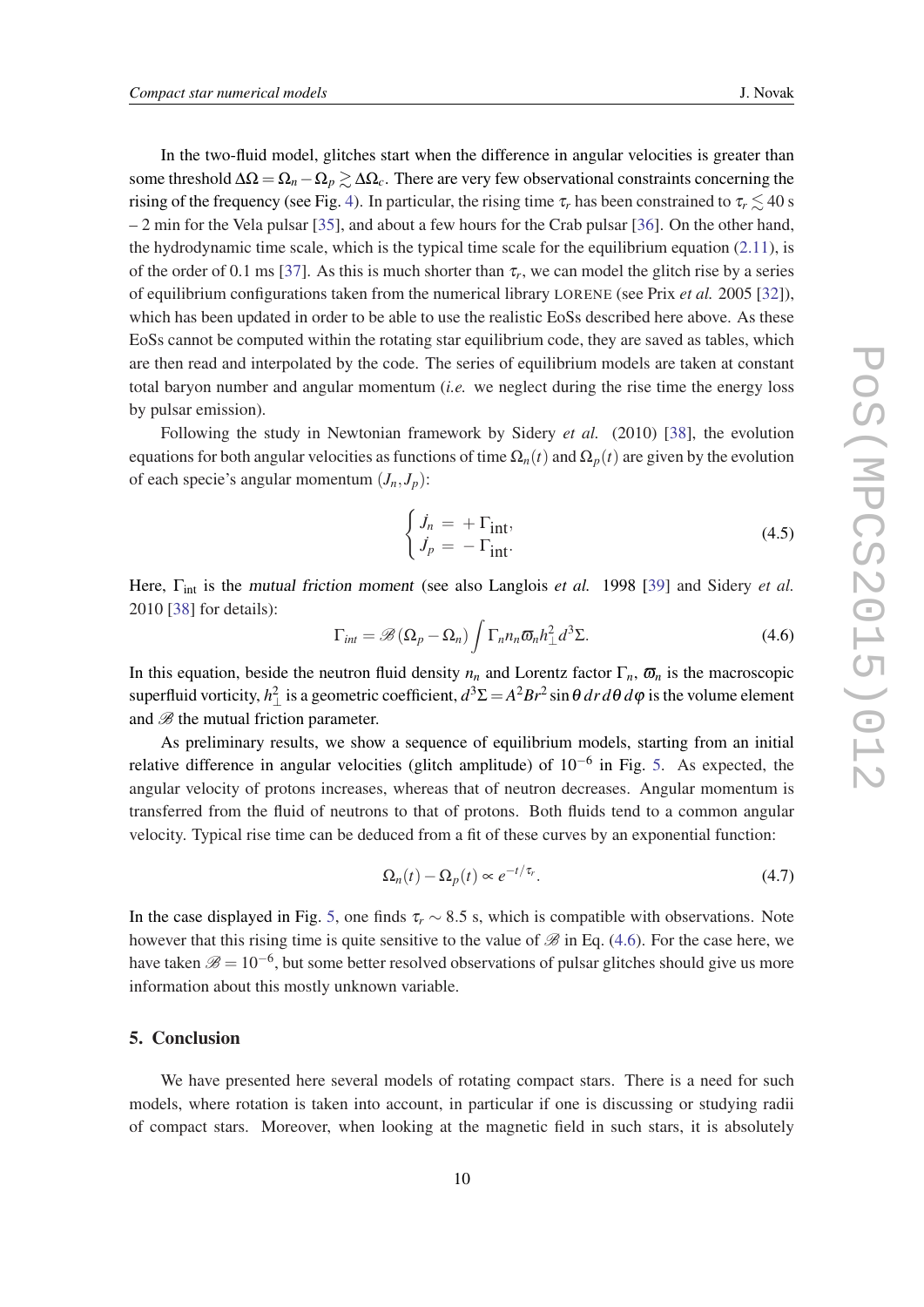<span id="page-10-0"></span>

Figure 5: Numerical integration of the two fluid angular velocities relative differences as functions of time. The plotted quantities are  $(\Omega_n(t) - \Omega_p(0))/\Omega_p(0)$  (red) and  $(\Omega_p(t) - \Omega_p(0))/\Omega_p(0)$  (green). The star is rotating at 400 Hz, with a total baryon mass of 1.7  $M_{\odot}$ .

compulsory to go beyond spherically symmetric models. There are now several numerical codes publicly available to study rotating or magnetic stars in GR. These codes have been extensively tested and are now fast, running on a simple laptop. With such codes, taken from the LORENE library, we have studied effect of magnetic field onto the EoS of compact stars, as well as that of magnetization (derivative of pressure with respect to magnetic field) on the global structure. The latter effect is very small, because there is a cancellation of terms depending on magnetization in the equilibrium equation for the star. Another study is dealing with two-fluid configurations of neutron stars, which are very interesting to model the glitch phenomenon in pulsars. In particular, we are able to recover the glitch rise time, which seems reasonable, having in mind the very few observational constraints.

The rotating compact star models shown here can be improved in many important ways. First, our glitch model needs to be improved and a parametric study must be undertaken, in particular concerning the EoS. Next, rotating star models in GR still lack of a good implementation of a solid crust. This is quite important because many observational neutron star properties depend on crust features. In particular, glitch models include pinning and unpinning of superfluid vortices in the crust. Therefore, more detailed models are expected here, as well as *e.g.* crust thermal properties. Temperature effects have numerous observational consequences, for instance for the cooling of (proto)-neutron stars. Thus, rotating models including temperature effects of out of β-equilibrium EoSs should be built, too.

#### References

[1] R.C Tolman, *Static Solutions of Einstein's Field Equations for Spheres of Fluid*, *Phys. Rev.* 55 (1939) 364.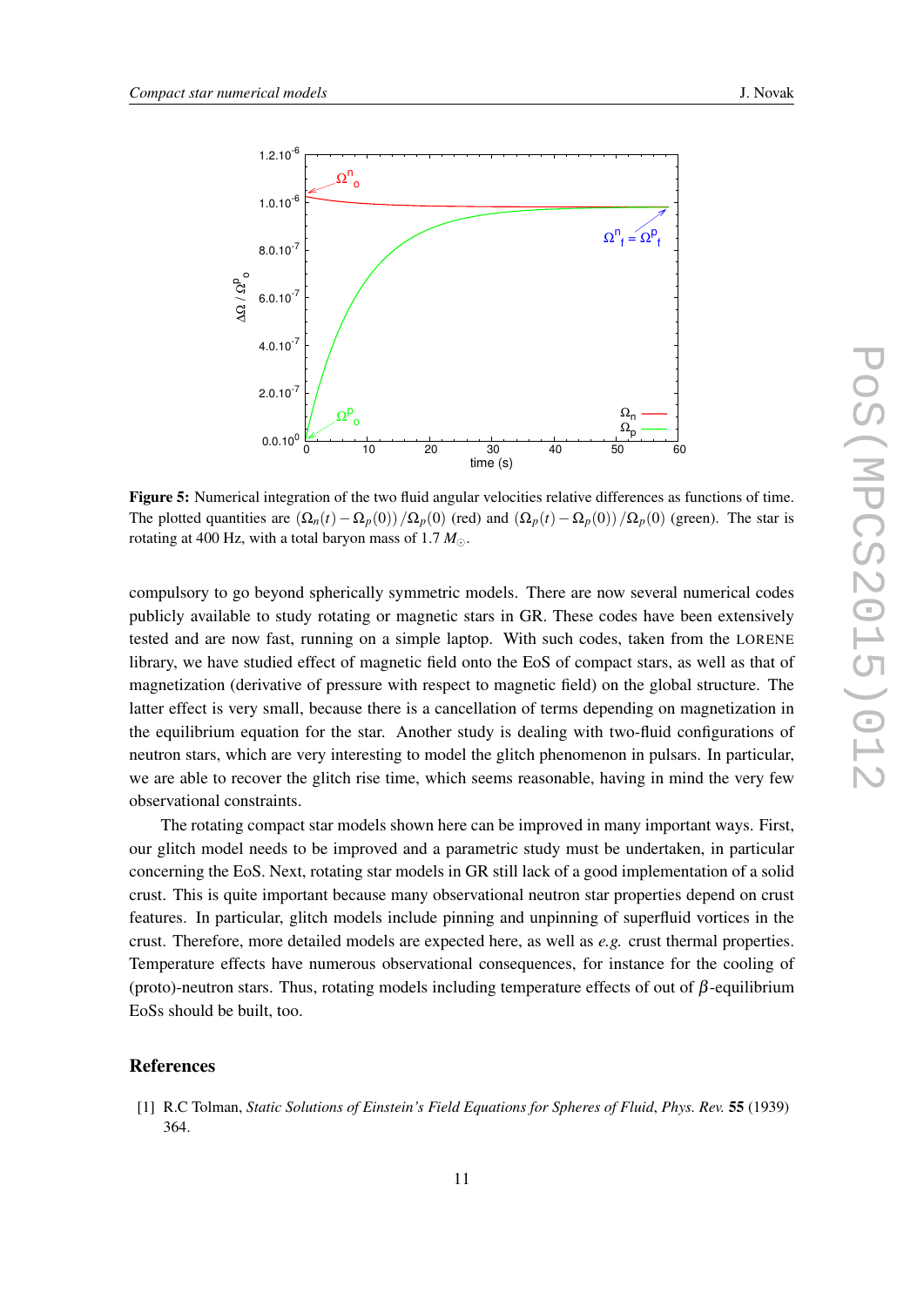- <span id="page-11-0"></span>[2] J.R. Oppenheimer and G.M. Volkoff, *On Massive Neutron Cores*, *Phys. Rev.* 55 (1939) 374.
- [3] F. Douchin and P. Haensel, *A unified equation of state of dense matter and neutron star structure*, *Astron. Astrophys.* 380 (2001) 151 [astro-ph/0111092].
- [4] J.B. Hartle and K.S. Thorne, *Slowly Rotating Relativistic Stars. II. Models for Neutron Stars and Supermassive Stars*, *Astrophys. J.* 153 (1968) 807.
- [5] S. Bonazzola and G. Maschio, *Models of Rotating Neutron Stars in General Relativity*, *Proc. IAU Symp.* 46 (1971) 346.
- [6] J.R. Wilson, *Models of Differentially Rotating Stars*, *Astrophys. J.* 176 (1972) 195.
- [7] J.L. Friedman, J.R. Ipser and L. Parker, *Rapidly rotating neutron star models*, *Astrophys. J.* 304 (1986) 115.
- [8] J.M. Lattimer, M. Prakash, D. Masak and A. Yahil, *Rapidly rotating pulsars and the equation of state*, *Astrophys. J.* 355 (1990) L241.
- [9] M. Bocquet, S. Bonazzola, E. Gourgoulhon and J. Novak, *Rotating neutron star models with a magnetic field*, *Astron. Astrophys.* 301 (1995) 757 [gr-qc/9503044].
- [10] H. Komatsu, Y. Eriguchi and I. Hachisu, *Rapidly rotating general relativistic stars. I Numerical method and its application to uniformly rotating polytropes*, *Month. Not. Roy. Astron. Soc.* 237 (1989) 355.
- [11] S. Bonazzola, E. Gourgoulhon, M. Salgado and J.-A. Marck, *Axisymmetric rotating relativistic bodies: A new numerical approach for "exact" solutions*, *Astron. Astrophys.* 278 (1993) 421.
- [12] N. Stergioulas and J. Friedmann, *Comparing models of rapidly rotating relativistic stars constructed by two numerical methods*, *Astrophys. J.* 444 (1995) 306 [astro-ph/9411032].
- [13] T. Nozawa, N. Stergioulas, E. Gourgoulhon and Y. Eriguchi, *Construction of highly accurate models of rotating neutron stars - comparison of three different numerical schemes*, *Astron. Astrophys. Suppl.* 132 (1998) 331 [gr-qc/9804048].
- [14] M. Ansorg, A. Kleinwächter and R. Meinel, *Highly accurate calculation of rotating neutron stars*, *Astron. Astrophys.* 381 (2002) L49 [astro-ph/0111080].
- [15] A.G. Pili, N. Bucciantini and L. Del Zanna, *Axisymmetric equilibrium models for magnetized neutron stars in General Relativity under the Conformally Flat Condition*, *Month. Not. Roy. Astron. Soc.* 439 (2014) 3541 [1401.4308].
- [16] S. Bonazzola and E. Gourgoulhon, *Gravitational waves from pulsars: emission by the magnetic-field-induced distortion*, *Astron. Astrophys.* 312 (1996) 675 [astro-ph/9602107].
- [17] B. Carter and H. Quintana, *Foundations of General Relativistic High-Pressure Elasticity Theory*, *Proc. Roy. Soc. London A* 331 (1972) 57.
- [18] R. Beig and B.G. Schmidt, *Relativistic elasticity*, *Class. Quantum Grav.* 20 (2003) 889 [gr-qc/0211054].
- [19] C. Gundlach, I. Hawke and S.J. Erickson, *A conservation law formulation of nonlinear elasticity in general relativity*, *Class. Quantum Grav.* 29 (2012) 015005 [1107.2551].
- [20] R.C. Duncan and C. Thompson, *Formation of very strongly magnetized neutron stars Implications for gamma-ray bursts*, *Astrophys. J.* 392 (1992) L9.